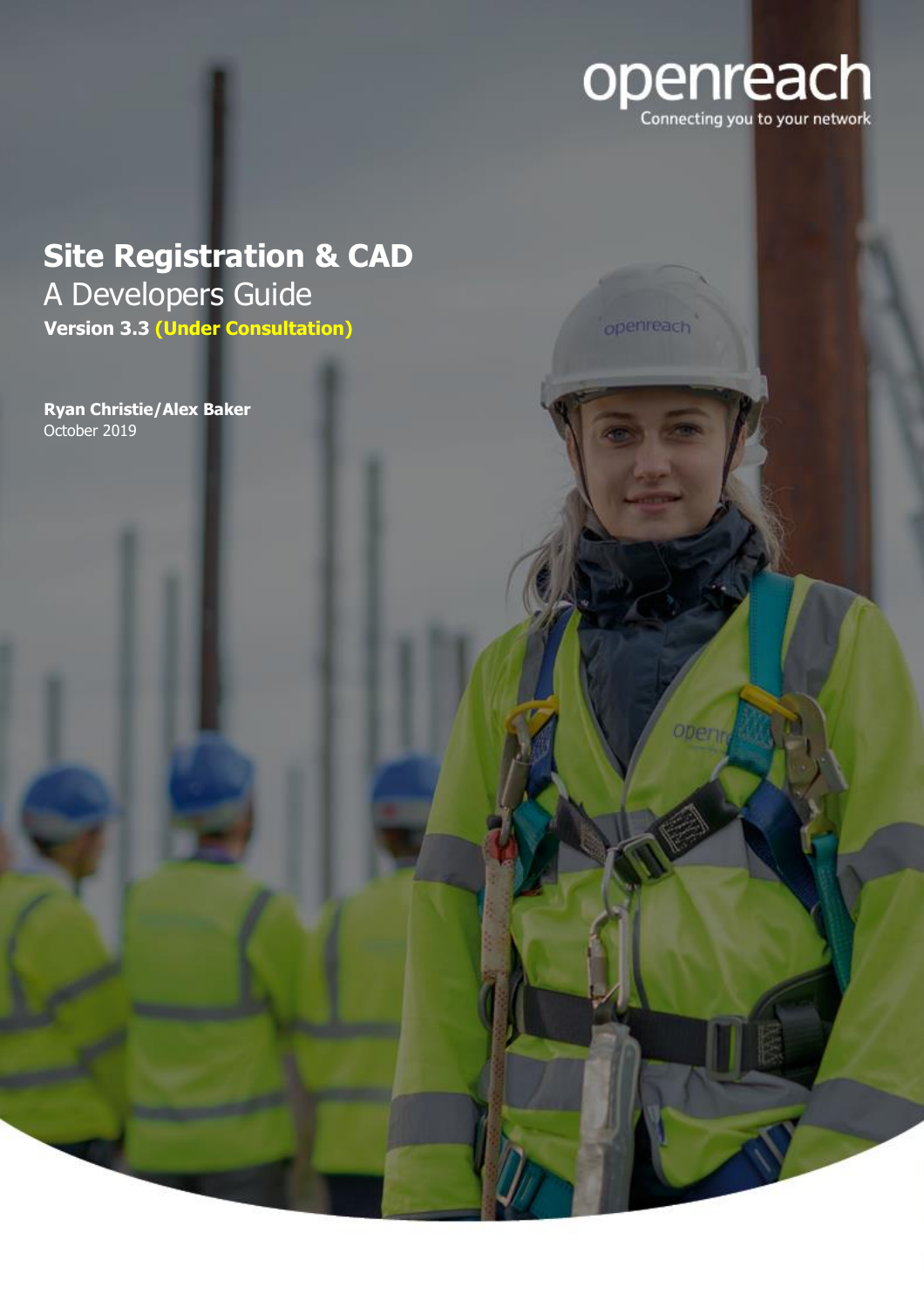## **CAD for Developers**

#### An introduction

In Openreach, we recognise there is a real desire to change our Site Registration process and based on your feedback and input we are delighted to advise that we now accept proposals from developers in CAD format (.dxf)

This is the first step in change as we strive to align our technology with developers – our 'boffins' in Research and Development are already looking at BIM and Revvit, amongst others.

By allowing CAD files on our planning systems, this means that for developers:

- You no longer need to create separate JPEG/PNG plans
- We can process proposals much quicker
- By introducing planning system automation we can reduce human errors
- Removing errors at the outset will reduce the volume of re-plans that may be needed.
- CAD files will be returned with our network overlaid already, no more working from two separate files
- You can register New Sites via the Openreach registration website using CAD files NOW!

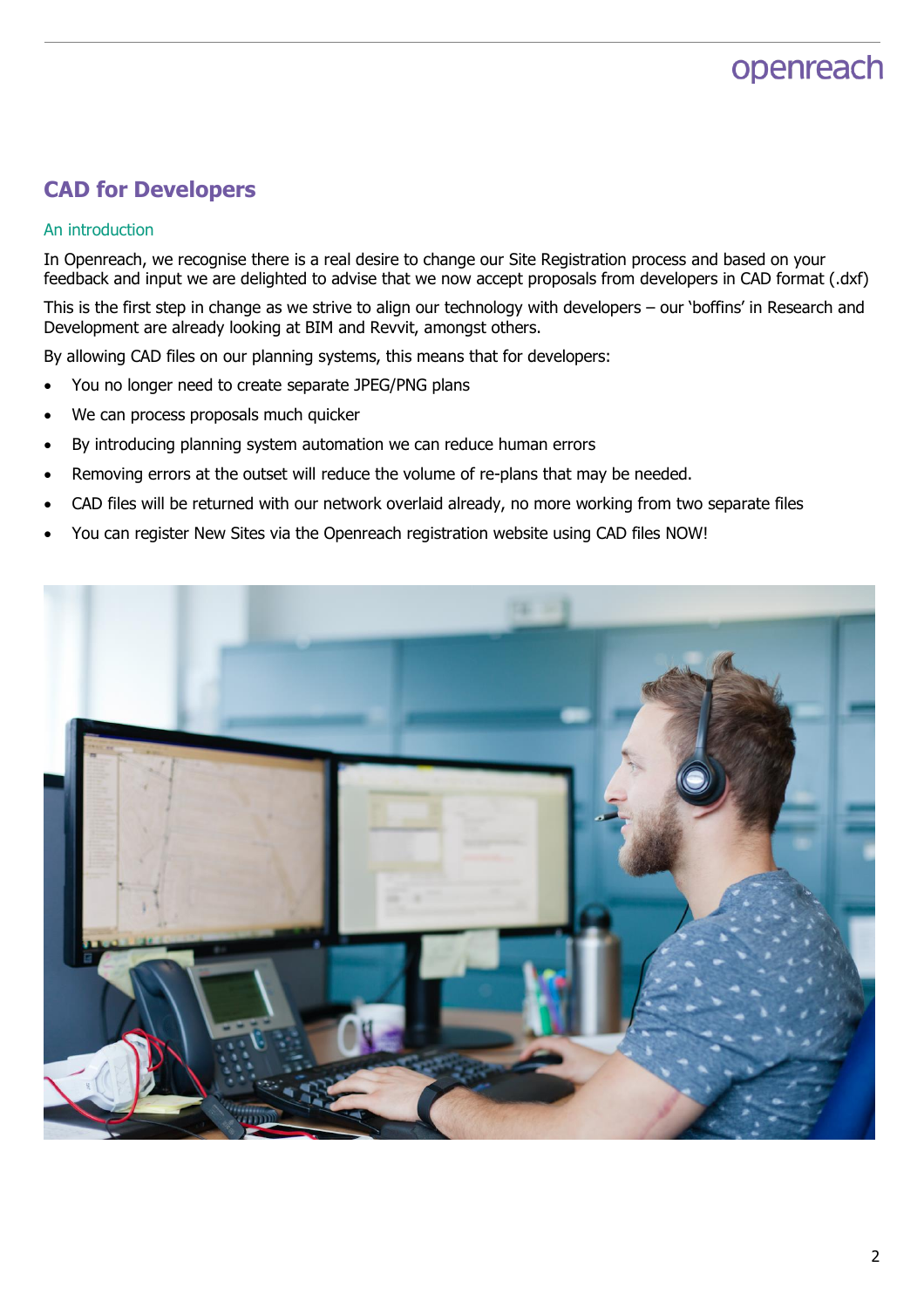### <span id="page-2-0"></span>**Contents**

#### A section by section guide

- 1. [CAD for Developers](#page-0-0) 1.1 An Introduction
- 2. [Contents](#page-2-0)
- 3. [Registering your site](#page-3-0) 3.1 Openreach Website
- 4. [The Planning Journey](#page-4-0)
	- 4.1 Bringing it to life
- 5. [The CAD \(.DXF\) File requirements](#page-5-0)
	- 5.1 What can we accept?
	- 5.2 File type
	- 5.3 Example of a CAD Drawing (Model View)
- 6. [Openreach CAD Standards](#page-6-0)
	- 6.1 [What are Openreach Standard Blocks, and how are they used?](#page-6-1)
	- 6.2 [What are Poly Lines and what are they for?](#page-7-0)
	- 6.3 [Where do I find the Blocks, and how do I consume them?](#page-7-1)
	- 6.4 [Which Blocks and Attributes are mandatory?](#page-8-0)
	- 6.5 [Phased Site Requirements](#page-8-1)
	- 6.6 Multiple Dwelling Units (MDU)
		- 6.6.1 MDU Floor Plans
		- 6.6.2 The Accommodation Schedule

#### 7. What happens next?

- 7.1 Newsites Reception Validation
- 7.2 Successful Submissions
- 7.3 Invalid Plans

#### 8. The Developer Portal

- 8.1 What is the Developer Portal
- 8.2 How does this link to CAD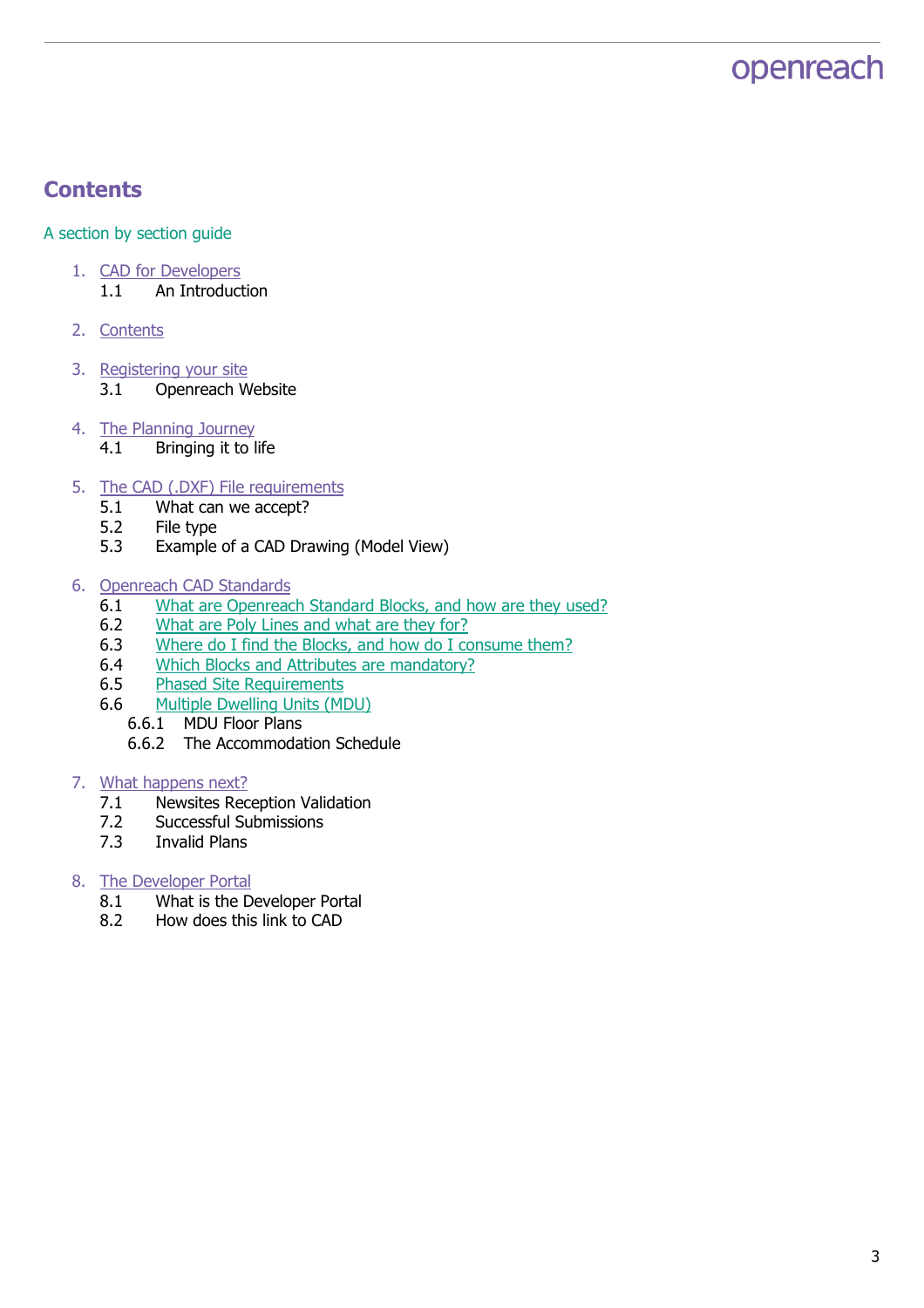## <span id="page-3-0"></span>**Registering your site**

#### Openreach Website

To register your site please visit

**<https://www.openreach.com/fibre-broadband/fibre-for-developers/registering-your-site/>**

| www.openreach.com/fibre-broadband/fibre-for-developers/registering-your-site/<br>https: | $\mathcal{Q}$ $\sim$ $\mathcal{Q}$ Openreach Limited [GB] $\mathcal{Q}$<br>Registering your site<br>$\times$ |                                          |                  |
|-----------------------------------------------------------------------------------------|--------------------------------------------------------------------------------------------------------------|------------------------------------------|------------------|
| openreach                                                                               |                                                                                                              |                                          | Q                |
| <b>Fibre broadband</b><br><b>Network services</b><br>Help and support                   | About us                                                                                                     | <b>Customer portal</b><br><b>Careers</b> | News and opinion |
| <b>Register your site</b>                                                               |                                                                                                              |                                          |                  |
| Sites with 30+ plots                                                                    | Sites with 1-29 plots<br>including commercial                                                                | <b>For Northern Ireland</b>              |                  |

- Openreach will install Fibre to the Premises (FTTP) free of charge for developments of 30 or more premises
- For sites with 2-29 premises we'll assess our network to offer you the best available technology.

For further information please refer to our web site [www.ournetwork.openreach.co.uk/](https://www.ournetwork.openreach.co.uk/)

When you visit the website you will need to complete a Newsites Registration Form.

Within that form you will find a section that requires you to provide site plans

See below an image of where on the form you will need to attach your CAD drawings in .**DXF format**

#### **.DXF** format below, with supporting Excel file.



For sites containing MDUs or multiple phases we will also require a document containing additional information

#### **Excel .DXF**plan

Browse.

The CAD Registration Support Document can be found at [www.openreach.com/registering-your-site/](https://www.openreach.com/fibre-broadband/fibre-for-developers/registering-your-site/)

The current webform does still require mandatory **.PDF** or **.DOC** formats to be uploaded in the Detailed Site and Location Plans sections, however if you are providing a valid CAD file you may upload the CAD Support Upload Document **(.PDF)** template instead of the requested **.PDF** site and location plans

This PDF Document is also available at [www.openreach.com/registering-your-site/](https://www.openreach.com/fibre-broadband/fibre-for-developers/registering-your-site/)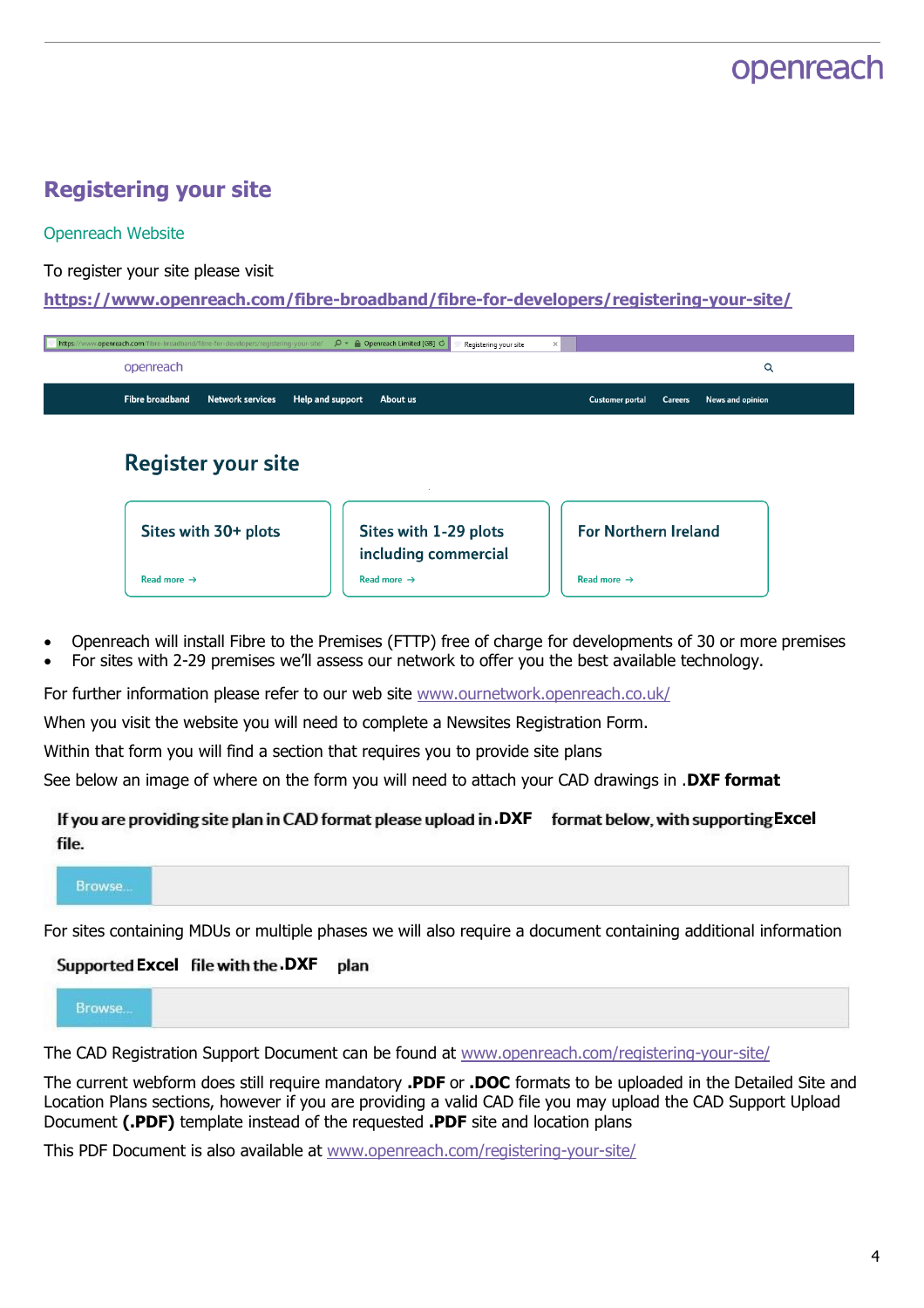# <span id="page-4-0"></span>**The Planning Journey**

Bringing it to life…

The diagram below, shows you how our planning journey works

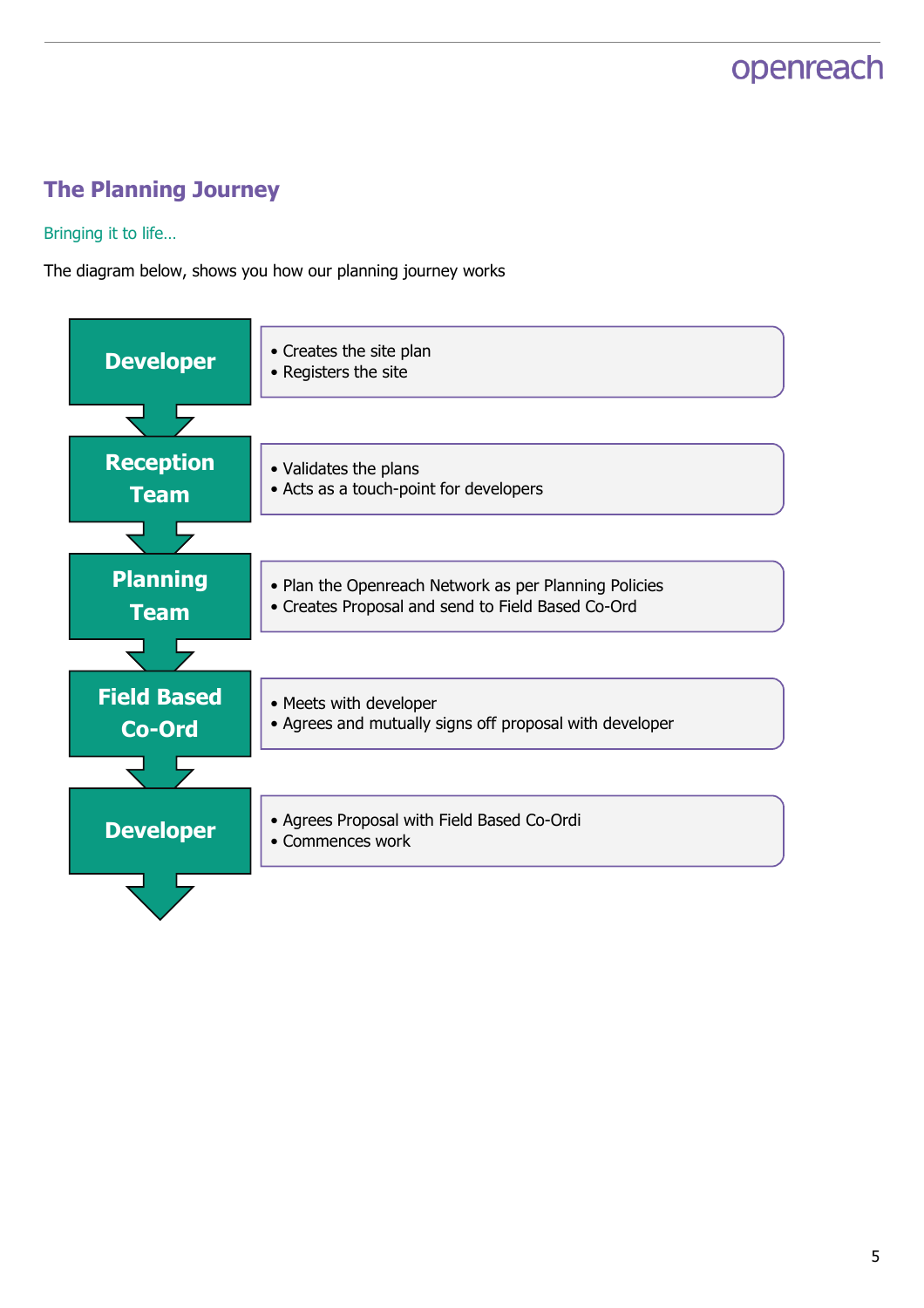## <span id="page-5-0"></span>**The CAD (.DXF) File requirements**

#### What can we accept?

Over 1000 developers are registered with us to build sites and they all request Openreach provide network to their customers, as you can imagine this is over 1000 different ways of working. In order for us to accept CAD proposals there does need to be an element of standardisation. However, before we go into that though, lets think about the basic technical file requirements.

#### The file type

As it stands today, we need your CAD files converted to **AutoCAD R12 Release ASCII DXF** format, we recognise this is a much older version of CAD than you are used to, but this can be done fairly easily. The reason we have done this is so we can cover all versions that our developers may have acquired- and also because this is the latest 'back-compatible' version. This is a text based format that our planning tool (NetDesign) can read.

#### The file size

**DXF ASCII** files can be very large, when registering your site via the [Openreach website](https://www.openreach.com/fibre-broadband/fibre-for-developers/registering-your-site/) size limit is 250Mb, therefore we do not need every minute detail (internals of the properties etc). To keep the file size down we recommend you switch off/remove layers that would not be required

Files can also be zipped prior to attaching, this will also reduce size.

NOTE: If you are sending a file via email to us (for example if you are liaising with the Reception Team and want to send a new file) the file MUST be zipped and in some cases (depending on your firewalls) password protected, please ensure that you provide the chosen password to our Reception Team when sending



#### Example of a CAD Drawing (Model View)

In the next section you will find more detail about what we need in terms of what the CAD file actually contains.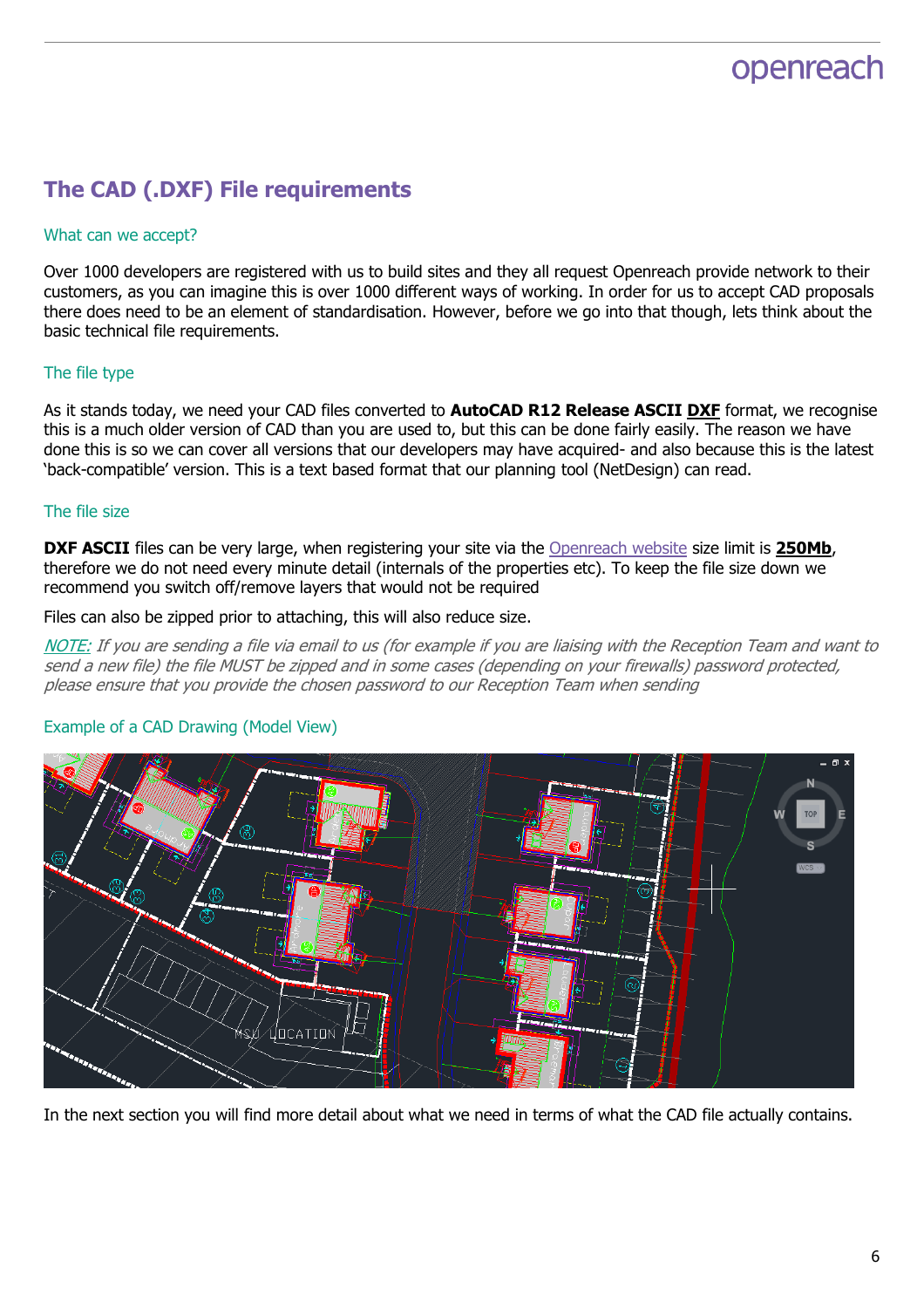# <span id="page-6-0"></span>**Openreach CAD Standards**

#### <span id="page-6-1"></span>What are Openreach Standard Blocks, and how are they used?

The Openreach Standard Blocks are CAD symbols. They contain attributes that allow NetDesign to process the file. The table below details the Openreach Standard Blocks, how they are used, and the associated attributes required.

| <b>Openreach</b>                       | OR_REF_A<br>• To be provided anywhere in the <b>uppermost left quadrant</b> of the CAD Drawing<br>. It must contain Attributes detailing Northing and Easting location of the point<br>. This should be provided in the 6 digit                         |
|----------------------------------------|---------------------------------------------------------------------------------------------------------------------------------------------------------------------------------------------------------------------------------------------------------|
| Doenreac<br>NORTHING<br>EASTING        | OR_REF_B<br>• To be provided anywhere in the lowermost right quadrant of the CAD Drawing<br>. It must contain Attributes detailing Northing and Easting location of the point<br>. This should be provided in the 6 digit format                        |
| Openreach                              | <b>OR_PHASE</b><br>• Any site can be phased but if it is over 200 plots it MUST be phased<br>• Symbols containing Phase ID and Demand Attributes are to be provided<br>• Additional Phase details are required in an Excel attachment (See Section 6.5) |
| Openreach<br>Site Entry                | OR_SITE_ENTRY<br>• A symbol used to mark the location of the main site entrance<br>• In most circumstances this will be the most likely main cable entry to the site<br>. This is where we would expect to connect with existing infrastructure         |
| Openreach                              | OR_SDU_ENTRY_POINT (Single Dwelling Unit)<br>. Symbol marking the proposed OR cable entry point to each SDU<br>. Requires the Plot ID as Attribute data<br>. Additional Attibutes such as Address and Postcode can be added if known                    |
| Openreach                              | OR MDU ENTRY POINT (Multiple Dwelling Unit)<br>. Symbol marking the proposed OR cable entry point to each MDU<br>. Requires the Block ID as Attribute data<br>• MDU plot details are to be provided in an Excel attachment (See Section 6.6)            |
| Openreach<br>Maisonette<br>Entry Point | OR_MAISONETTE_ENTRY_POINT<br>• Symbol marking the proposed OR cable entry point to each Maisonette<br>. Requires the Plot number as Attribute data<br>• Additional Attibutes such as Address and Postcode can be added if known                         |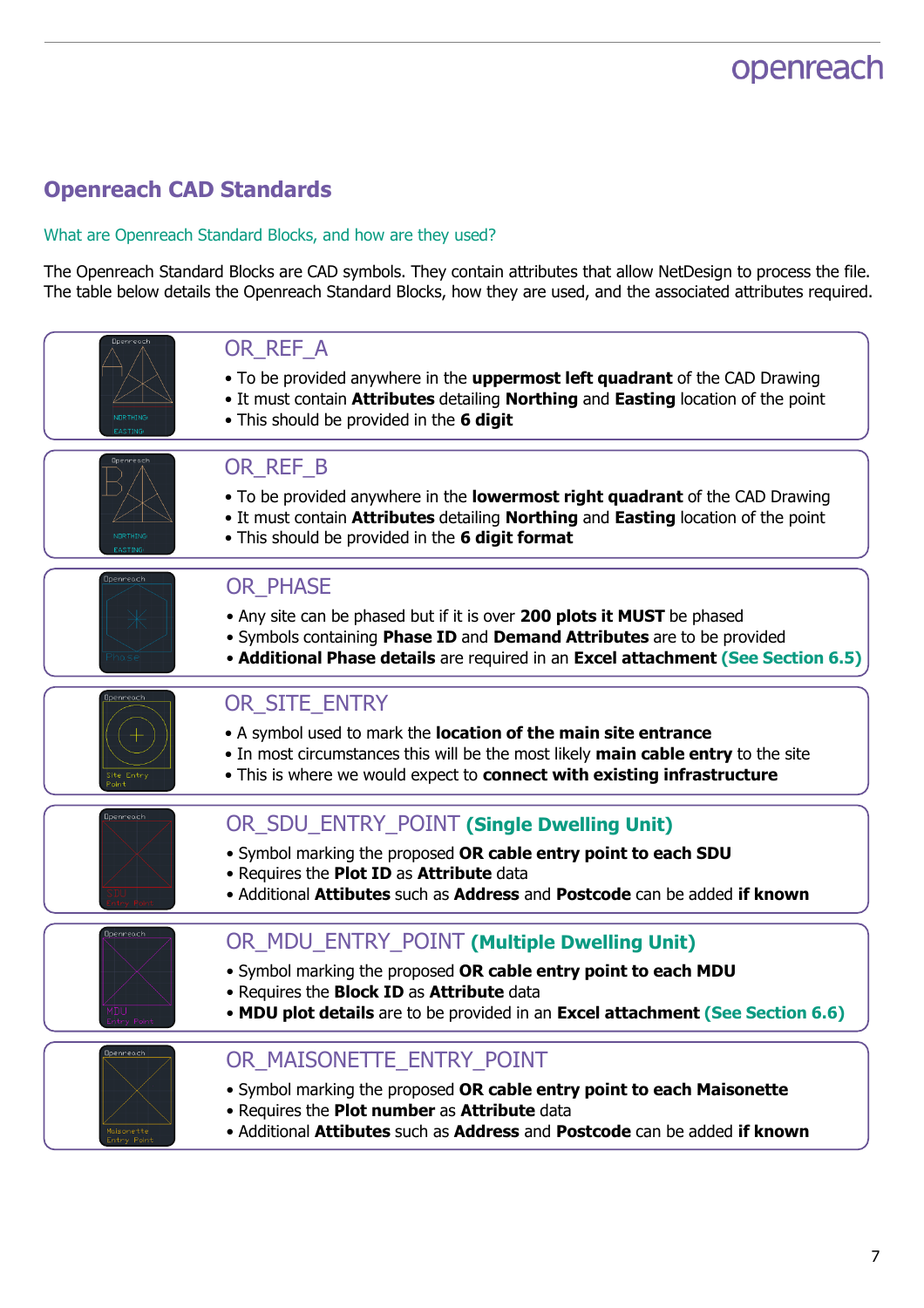#### <span id="page-7-0"></span>What are Poly Lines and what are they for?

Poly Lines are specific CAD layers that can be used to suggest potential duct routes crossings and lead in locations. They are contained within the Openreach Block Library along with the Symbols above. By providing this additional level of detail developers gain greater control over plans and help us provide faster turnaround time for proposals.

| OR PROPOSED DUCT ROUTES<br>• Used to mark suggested/preferred duct routes along pavements of development<br>• Starting from the OR_SITE_ENTRY point around the entire site |
|----------------------------------------------------------------------------------------------------------------------------------------------------------------------------|
| OR PROPOSED DUCT CROSSING<br>• Used to mark suggested/preferred duct crossing accross carriageways<br>• Connected to OR_PROPOSED_DUCT_ROUTES on either side of roadways    |
| OR PREMISE LEADIN<br>• To mark suggested/preferred duct routes to SDU, MDU or Maisonette entry points<br>• Connected from entry points to OR_PROPOSED_DUCT_ROUTES          |

#### <span id="page-7-1"></span>Where do I find the Blocks, and how do I consume them?

#### **The Openreach Block Library is now available on the Openreach website (Section 5 - The plans)**

**<https://www.openreach.com/fibre-broadband/fibre-for-developers/registering-your-site>**

Once CAD users have downloaded the Block Library There are 2 methods for consuming the blocks and layers

- Blocks and layers can be copied and pasted into your existing CAD drawing from the Openreach file.
	- o Symbols can be pasted multiple times or recopied from you own file once used
	- o Polylines can be pasted into the drawing to provide the correct layer name. The duct routes would then be drawn using a series of new polylines created within that layer.
	- $\circ$  The original imported line can then be removed leaving only the proposed duct routes under the appropriate layer name
- Blocks and layers can be built into your own templates to be reused multiple times
	- o The Symbol or Layer would be pasted from the Block Library into either an existing plan or your own frequently used blank CAD template
	- $\circ$  If the layer is then saved in your own template then it can be used again without the need to refer back to the Openreach file whenever new sites are created
	- o While this may take a little more time in the first instance, saving the blocks to your own template would be the most economical option in the long run.

Further information and guidance on using the blocks including a series of videos will be published online with the block library shortly. If you still have further questions on the use of the CAD Symbols and layers required please contact:

[developer.communications@openreach.co.uk](mailto:developer.communications@openreach.co.uk)

Please use the reference **CAD** in the subject field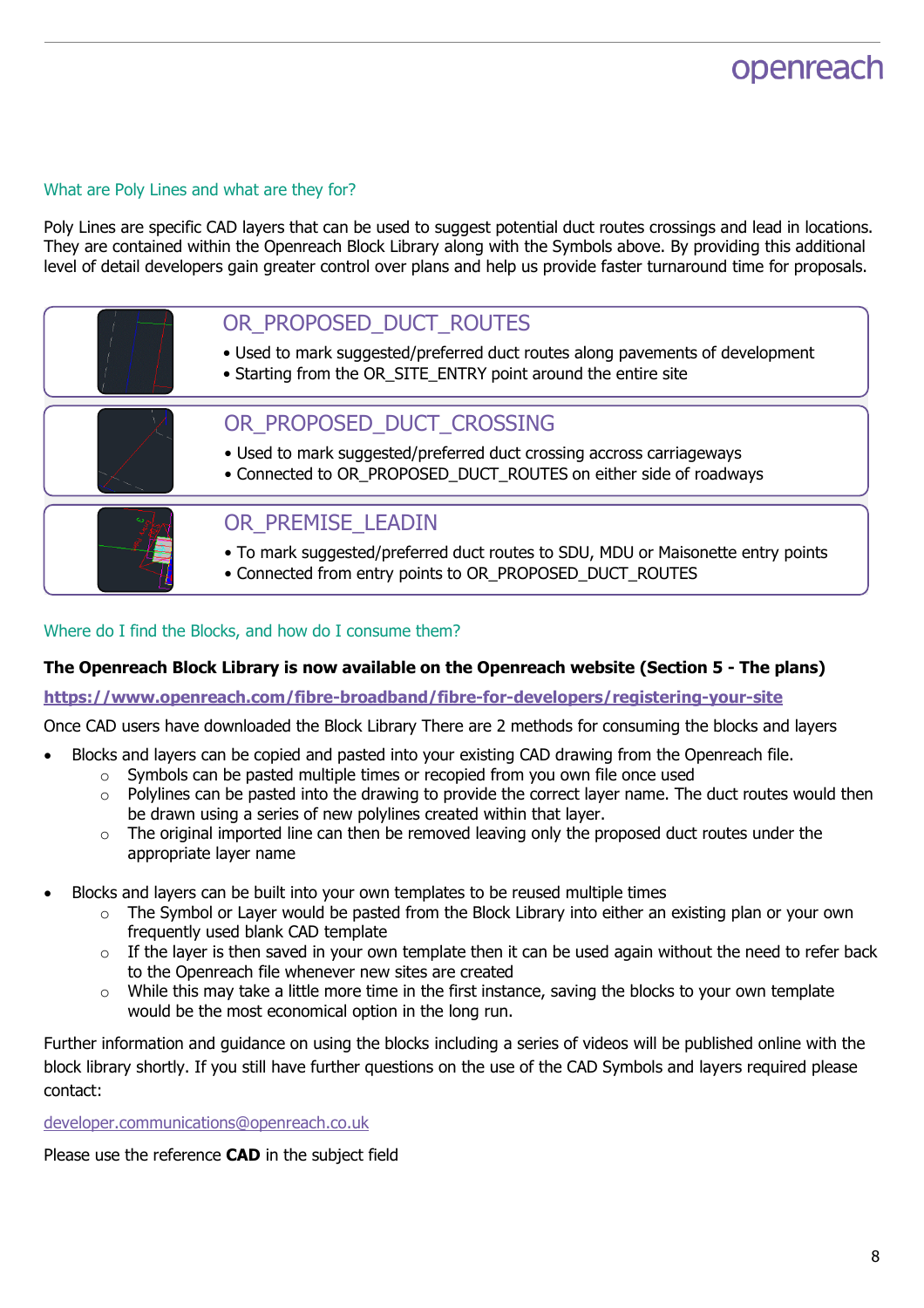#### <span id="page-8-0"></span>Which Blocks and Attributes are Mandatory?

Not all of the Blocks contained in the Block Library are mandatory but using them can have benefits for both Developers and Openreach alike.

#### **OR\_REF\_A and OR\_REF\_B are the 2 symbols that are mandatory for all sites.**

These symbols are used by NetDesign to locate the site in the OS mapping systems and align the site to its geographic location. NetDesign cannot locate the site without these **6 digit geographic reference** points (often referred to as Northings and Eastings).

**OR\_SITE\_ENTRY** allows us to use NetDesign automation to locate the existing infrastructure to feed the site. While this is not mandatory it helps us to speed up the planning process and reduce human error.

**OR\_SDU\_ENTRY\_POINT**, **OR\_MDU\_ENTRY\_POINT** and **OR\_MAISONETTE\_ENTRY\_POINT** symbols give the developer greater accuracy, flexibility and control over the precise location of the Openreach Premise Lead-In.

While this detail it is not mandatory it does significantly speed up the planning process by removing the need for Openreach Planners to manually 'Spot the Plots'.

Also by including the individual plot entry points and attributes we can reduce issues and errors experienced with plot identity, address matching and most importantly; future commissioning.

#### <span id="page-8-1"></span>Phased Site Requirements

Phases can be provided if required for any sites over **30 plots**, however **Phasing is a mandatory requirement for any sites of 200 plots or above**

For a site plan having several phases or part of larger development, developers need to identify the different phases and expected number of premises within those phases. This allows Openreach to correctly dimension the duct infrastructure and prepare for the future demand. Our preferred method is for developers to use the **OR PHASE** CAD symbol to provide this Phase ID and Phase Demand Attributes.

If you have worked on a phased site before you may already be aware that contact with the Reception Team is usually required to confirm all the phase details required.

We are now providing an additional **.XLS** template for you to provide everything we need to progress to Proposal Planning **without need for further contact.**

The form shown below can be found in the **PHASE DATA Tab** of the CAD Registration Support Document. It should be saved in **.XLS** format and attached with the **.DXF** plan during Site Registration on [openreach.com](https://www.openreach.com/fibre-broadband/fibre-for-developers/registering-your-site)

| <b>PHASING DATA</b>          |                                   | e.g.                 | e.g.                 | <b>DEVELOPER</b>     | <b>DEVELOPER</b> | <b>DEVELOPER</b>                   | <b>DEVELOPER</b>     |
|------------------------------|-----------------------------------|----------------------|----------------------|----------------------|------------------|------------------------------------|----------------------|
|                              |                                   |                      |                      | <b>INPUT</b>         | <b>INPUT</b>     | <b>INPUT</b>                       | <b>INPUT</b>         |
|                              |                                   | <b>PHASE 1</b>       | <b>PHASE 2</b>       | <b>PHASE 1</b>       | <b>PHASE 2</b>   | <b>PHASE 3</b>                     | <b>PHASE 4</b>       |
| <b>ATTRIBUTES</b>            | <b>PHASE ID</b>                   |                      |                      |                      |                  |                                    |                      |
|                              | <b>DEMAND (PLOTS PER PHASE)</b>   | 150                  | 85                   |                      |                  |                                    |                      |
| <b>PLOT RANGE</b>            | <b>FIRST PLOT IN PHASE</b>        |                      | 151                  |                      |                  |                                    |                      |
|                              | <b>LAST PLOT IN PHASE</b>         | 150                  | 235                  |                      |                  |                                    |                      |
| <b>KEY DATES</b>             | PHASE SITE START DATE             | 01/02/2020           | 31/01/2021           |                      |                  |                                    |                      |
|                              | <b>PHASE FIRST OCCUPANCY DATE</b> | 01/09/2020           | 01/09/2021           |                      |                  |                                    |                      |
| <b>PLOT BREAKDOWN</b>        | <b>HOUSES (SDU)</b>               | 100                  | 85                   |                      |                  |                                    |                      |
|                              | <b>FLATS (PLOTS WITHIN MDU)</b>   | 39                   |                      |                      |                  |                                    |                      |
|                              | <b>RETAIL PREMESIS</b>            |                      |                      |                      |                  |                                    |                      |
|                              | COMMERCIAL/INDUSTRIAL             |                      |                      |                      |                  |                                    |                      |
|                              | <b>OTHER</b>                      |                      |                      |                      |                  |                                    |                      |
| <b>CALCULATED FIELDS&gt;</b> | <b>TOTAL PLOTS</b>                | 150                  | 85                   |                      |                  |                                    |                      |
|                              | <b>CHECK</b>                      | <b>Plots Matched</b> | <b>Plots Matched</b> | <b>Plots Matched</b> |                  | <b>Plots Matched Plots Matched</b> | <b>Plots Matched</b> |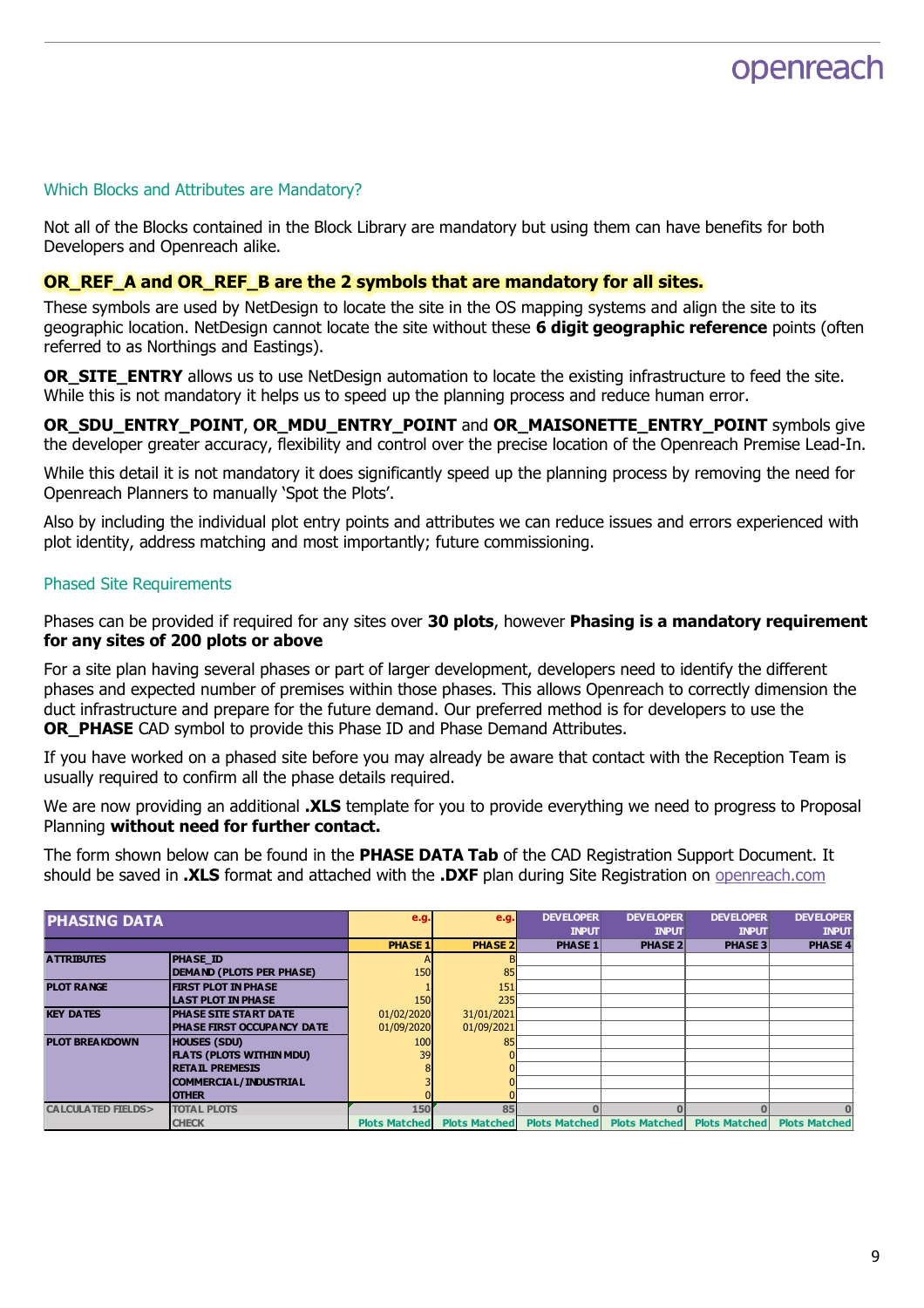#### Multiple Dwelling Units (MDU)

When submitting Plans for blocks of flats (MDU) there is additional information required that would be difficult to diplay on the **.DXF** site plan or within the CAD block attributes. Therefore we have a couple of additional requirements when you are submitting plans for MDUs

#### MDU Floor Plans

A **ground floor/basement plan** for each MDU should be provided as an additional tab in the **CAD (.DXF)** file clearly showing the duct intake/cable entry point and a clearly marked riser for distribution to the upper floors.

We do not necessarily require detailed plans of each floor as these could increase the file size substantially.

We do currently require an **Accommodation Schedule** for some specific, detail information that cannot be provided within the Openreach CAD Block Attributes

#### The Accommodation Schedule

For Openreach to plan MDU requirements accurately and efficiently we need some fairly specific and detailed pieces of information. As with the phasing data you may have experienced the need for further contact with the Reception Team post registration to request this data if not provided at the outset.

By providing the information below in the **ACCOMMODATION SCHEDULE Tab** of the CAD Registration Support Document you can help **reduce the need for further contact** and help us **speed up our Planning process**.

The CAD Registration Support Document is available to download from the [Openreach website](https://www.openreach.com/fibre-broadband/fibre-for-developers/registering-your-site/)

The example below shows the information required to **reduce the need for further contact**

| <b>ACCOMMODATION SCHEDULE</b> |                         |                       |                 | <b>DEVELOPER INPUT</b>  |                       |                 |  |
|-------------------------------|-------------------------|-----------------------|-----------------|-------------------------|-----------------------|-----------------|--|
|                               |                         |                       | e.g.            |                         |                       |                 |  |
| <b>ATTRIBUTES</b>             | <b>BLOCK ID</b>         |                       |                 | <b>BLOCK ID</b>         |                       |                 |  |
|                               | <b>NUMBER OF FLOORS</b> |                       |                 | <b>NUMBER OF FLOORS</b> |                       |                 |  |
|                               | <b>TOTAL DEMAND</b>     |                       | 39              | <b>TOTAL DEMAND</b>     |                       |                 |  |
| <b>FLOOR DEMAND</b>           | <b>FLOOR NAME</b>       | <b>PLOTS PER</b>      | <b>PLOT IDS</b> | <b>FLOOR NAME</b>       | <b>PLOTS PER</b>      | <b>PLOT IDS</b> |  |
|                               |                         | <b>FLOOR</b>          |                 |                         | <b>FLOOR</b>          |                 |  |
|                               | <b>BASEMENT</b>         |                       |                 |                         |                       |                 |  |
|                               | <b>GROUND</b>           |                       | $1 - 6$         |                         |                       |                 |  |
|                               |                         |                       | $7 - 12$        |                         |                       |                 |  |
|                               |                         |                       | $13 - 18$       |                         |                       |                 |  |
|                               |                         |                       | $19 - 24$       |                         |                       |                 |  |
|                               |                         |                       | $25 - 30$       |                         |                       |                 |  |
|                               |                         |                       | $31 - 36$       |                         |                       |                 |  |
|                               |                         |                       | $37 - 39$       |                         |                       |                 |  |
| <b>CALCULATED FIELDS&gt;</b>  | <b>TOTAL PLOTS</b>      | 39                    |                 | <b>TOTAL PLOTS</b>      |                       |                 |  |
|                               | <b>CHECK</b>            | <b>Plots Matched</b>  |                 | <b>CHECK</b>            | <b>Plots Matched</b>  |                 |  |
|                               | <b>TOTAL FLOORS</b>     | 8                     |                 | <b>TOTAL FLOORS</b>     |                       |                 |  |
|                               | <b>CHECK</b>            | <b>Floors Matched</b> |                 | <b>CHECK</b>            | <b>Floors Matched</b> |                 |  |

The data required is the Block ID, the number of floors (including basements and floors with no demand) and the total demand for the block.

We also then require the floor names and the Plot demand per floor, and the plot numbers on those floors

The completed file should be saved and attached with the **.DXF** plan during Site Registration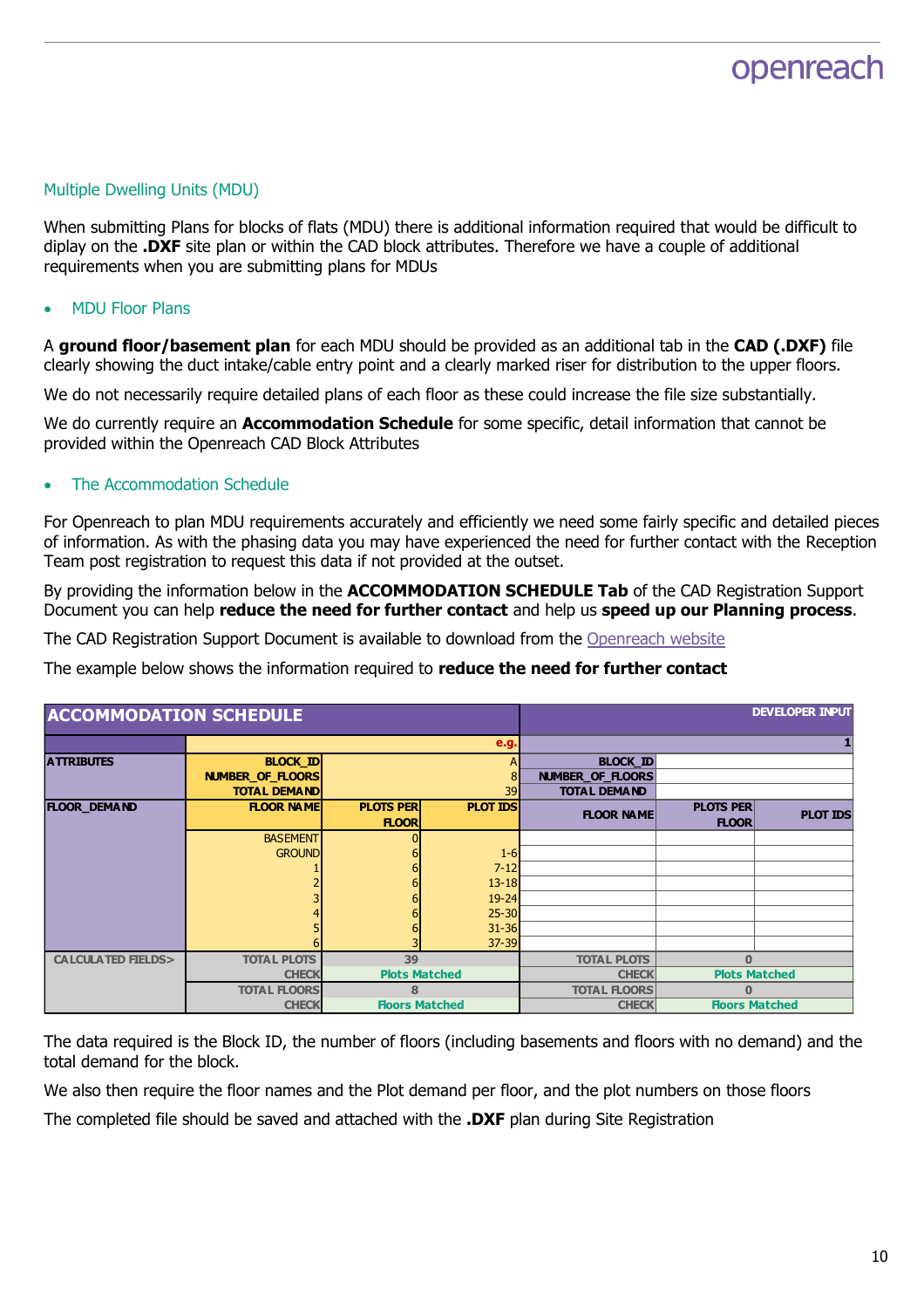## **What happens next?**

#### Newsites Reception Validation

Once CAD plans have been submitted they will arrive with the New Sites Reception Team

Once we receive both the **.DXF** file and the **CAD Registration Support Document** we can run the files through our NetDesign Validation tool. This tool searches for the various Blocks, Layers, Attributes and data that you have provided in these files and confirms whether or not the CAD plans are ready to be passed through to our planning teams to create the Site Proposal

#### Successful submissions

Upon successful validation of the plans and supporting documents the information is ready to be passed on to our Planning Team who will use NetDesign to effectively plan the network and provide a detailed site network proposal back to you. This Proposal will then be refined and agreed between yourselves and our Field Based Co-Ords who will liaise with our planning teams for any changes that may occur prior to or during the build.

#### Invalid plans

If there is an issue identified with the CAD file during Validation the Newsites reception team will come back to you and advise on the missing requirements.

The most likely cause of failures will be:

- No OR\_REF\_A and/or OR\_REF\_B given
- Geographical Attributes (Northings and Eastings) of OR\_REF\_A and/or OR\_REF\_B not present
- Northing and Easting not provided in the correct format
- Insufficient Phase Data provided (CAD Registration Support Document)
- Insufficient or misaligned MDU information provided CAD Registration Support Document)

![](_page_10_Picture_15.jpeg)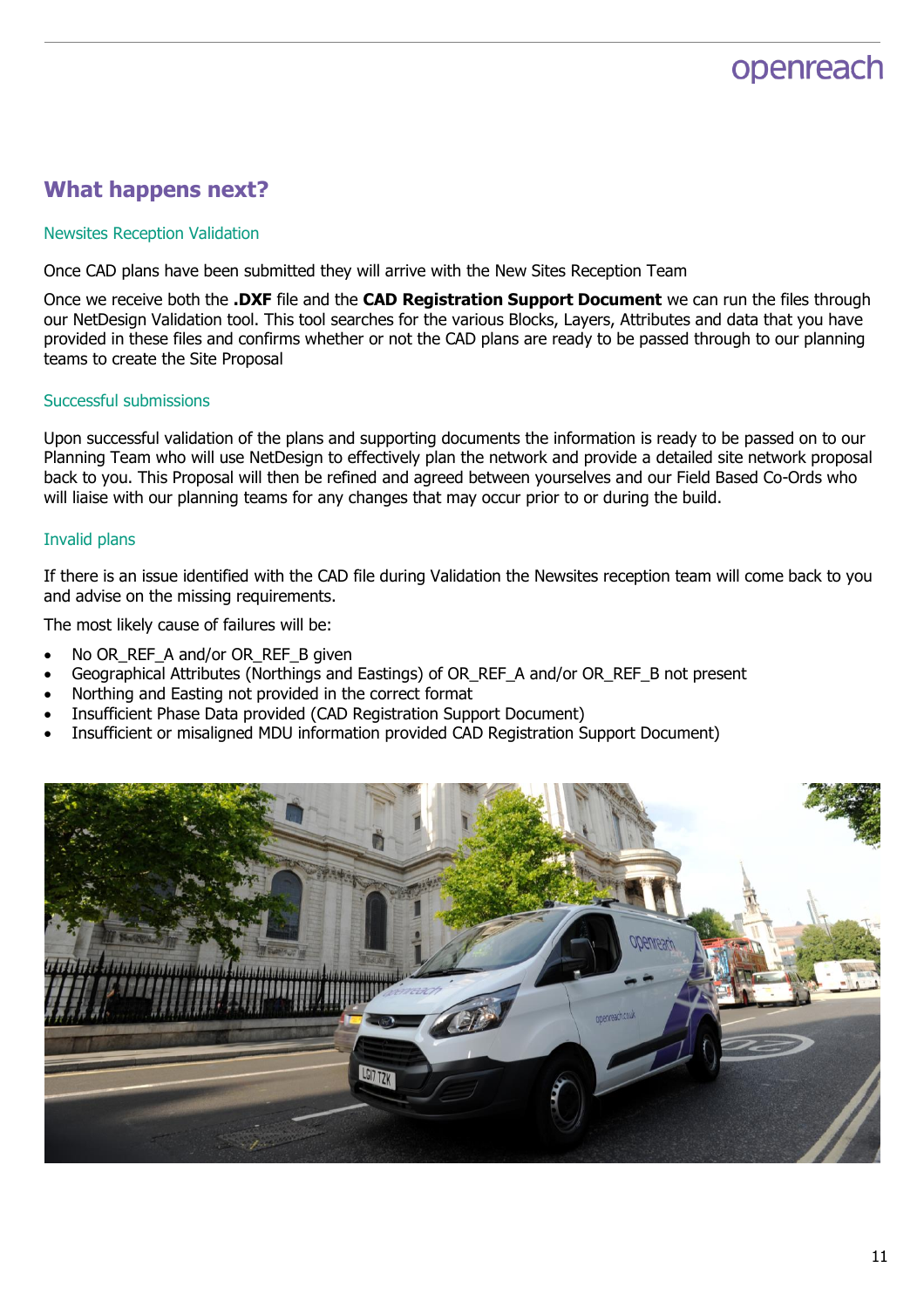## **The Developer Portal**

#### What is the Developer Portal?

The Developer Portal will be your new gateway to managing developments with Openreach. It is being been built in collaboration with developers considering your needs at every stage of the process.

It is currently still in the development and test stages but once launched, the Developer Portal will allow you to manage your sites throughout the entire installation journey

Once you have created company and user accounts you will be able to:

- Register New Sites
- Upload site plans (This is where CAD comes in)
- View My Site and Individual Plot details
- Request Plot Call offs
- Make in flight EDC changes

#### How does this link to CAD?

The portal is being designed to not only accept your **CAD .DXF** file submissions, but to make providing the required supporting information easier for you. The current registration process does not capture all the information we need for Phased sites and MDUs. This usually leads to contact being required through the Reception Team to request additional information, this can slow down the process of providing a Proposal.

The new '**Register My Site'** function in the Portal will capture everything we need upfront removing the need for multiple documents to be attached. **We intend for just one single .DXF file to be required**

| Site management<br><b>Dashboard</b> > Sites                                                       |                                         |                    |                 |           |                 |                             |
|---------------------------------------------------------------------------------------------------|-----------------------------------------|--------------------|-----------------|-----------|-----------------|-----------------------------|
| Register my site<br>View my site                                                                  |                                         |                    |                 |           |                 | Quick actions $\smallsmile$ |
|                                                                                                   | $\mathbf{1}$<br><b>Location details</b> | -2<br>Site details | Contact details |           | Document upload |                             |
| <b>Location details</b>                                                                           |                                         |                    |                 |           |                 |                             |
| Site name                                                                                         | $\bullet$                               | Site address       |                 |           | Postal town     |                             |
| Site postcode (e.g. IP5 3RE)                                                                      | $\bullet$                               | X (Easting)        |                 | $\bullet$ | Y (Northing)    | $\bullet$                   |
| <back< td=""><td></td><td></td><td></td><td></td><td></td><td>Next<br/>Save as draft</td></back<> |                                         |                    |                 |           |                 | Next<br>Save as draft       |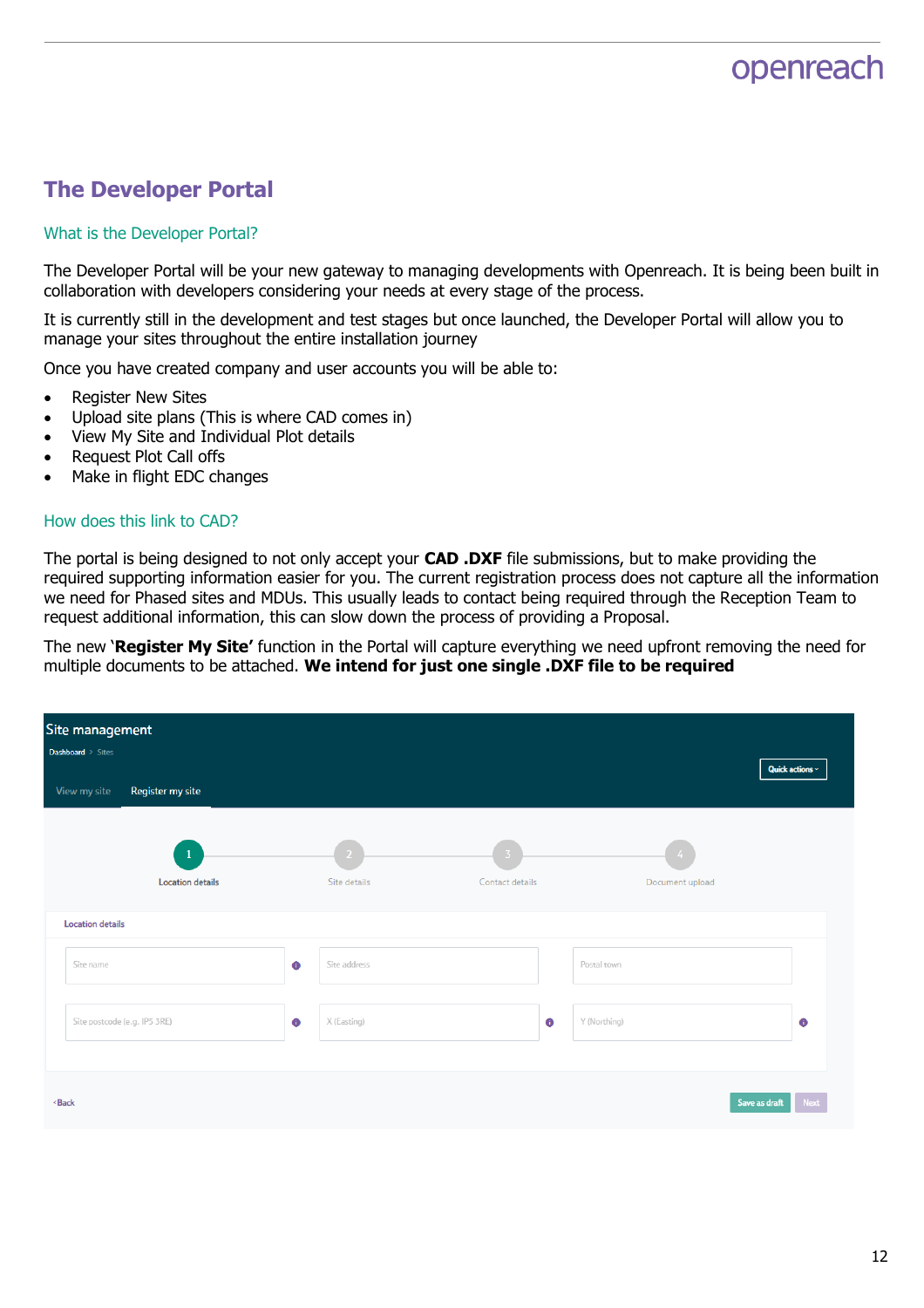## **Additional Resources**

#### Where can I find more Information?

The Developer section of the Openreach Website has multiple resources and information on what Openreach will require to help you build your site

<https://www.openreach.com/fibre-broadband/fibre-for-developers>

Specific information Guides and Handbooks for Developers are availble via the URL https://www.openreach.com/fibre-broadband/fibre-for-developers/guides-and-handbooks

Further information on Openreach Network services can be found at the URL

[www.ournetwork.openreach.co.uk/](http://www.ournetwork.openreach.co.uk/)

The Openrach Block Library, CAD Registration Support Document (Excel) and CAD Support Upload Document **(.PDF)** are all available on the Openreach Website at the URL

**<https://www.openreach.com/fibre-broadband/fibre-for-developers/registering-your-site>**

We will also be providing Videos detailing how to consume the Block Library.

NOTE: These will be available from the link above however these are not yet available at time of print (18/11/2019)

#### Who can I contact?

If you require more information on the CAD process, if you have any feedback or if you would like to discuss how this can be of benefit to both yourselves and Openreach then please do not hesitate to get in touch

You can contact the Developer Relationship Management team via [developer.communications@openreach.co.uk](mailto:developer.communications@openreach.co.uk)

Or you can contact the Project Managemant team working on the CAD Process

Ryan Christie - [ryan.christie@openreach.co.uk](mailto:ryan.christie@openreach.co.uk)

Alex Baker - [alex.2.baker@openreach.co.uk](mailto:alex.2.baker@openreach.co.uk)

Correct as of 18/11/2019